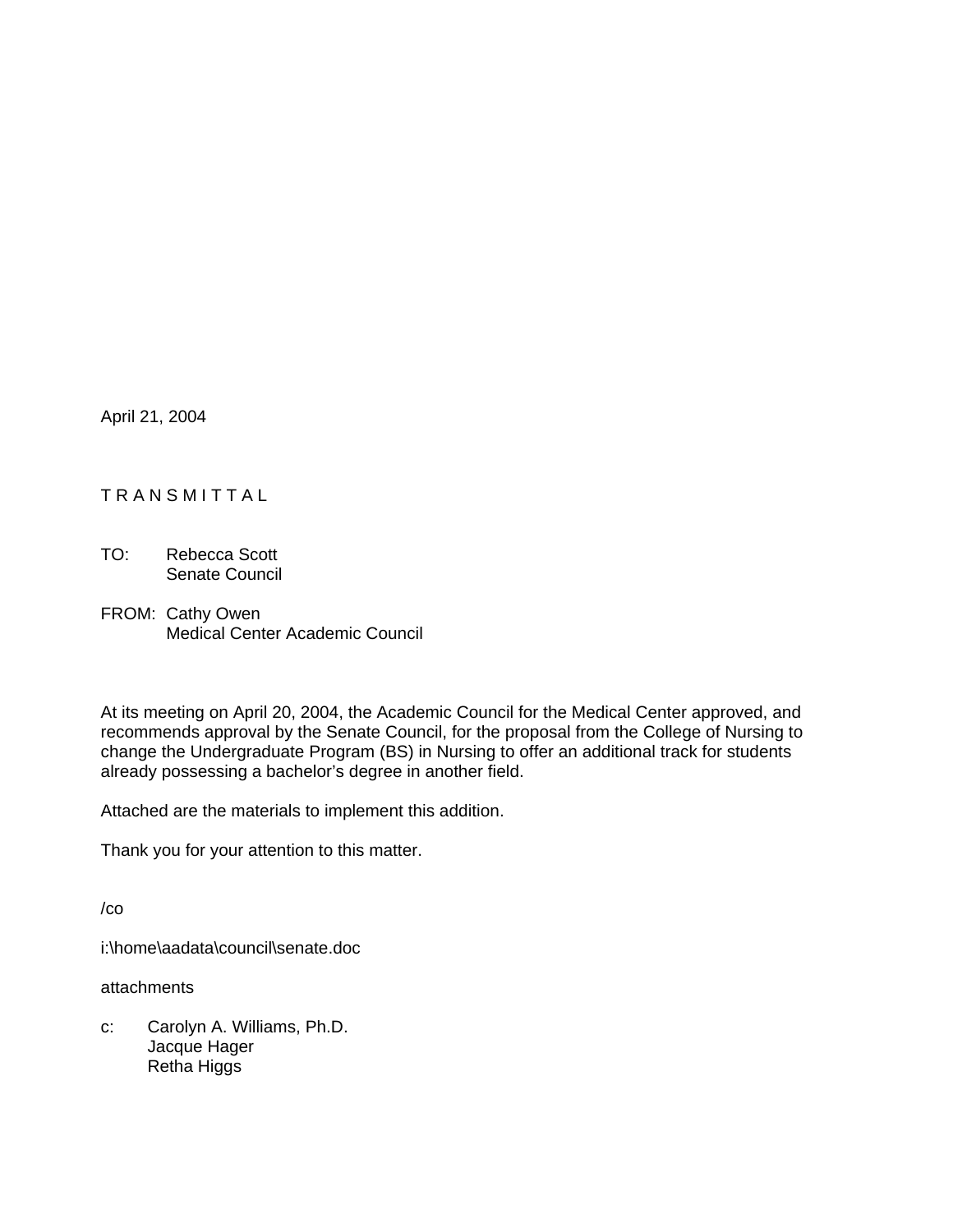## REQUEST FOR CHANGE IN UNDERGRADUATE PROGRAM

| Program BSN                        |                                                                                        |                    | APR 1 5 2004    |
|------------------------------------|----------------------------------------------------------------------------------------|--------------------|-----------------|
| Department (if applicable) Nursing | Formal Option New option for transfers with bach Or Specialty Field<br>(if applicable) |                    | (if applicable) |
| College (if applicable)            | Nursing                                                                                |                    |                 |
|                                    | Degree title Bachelor of Science in Nursing                                            | <b>Bulletin PP</b> |                 |
| CIP Code                           | UK ID No.                                                                              | <b>HEGIS Code</b>  |                 |
| Accrediting Agency (if applicable) |                                                                                        |                    |                 |

## I. PROPOSED CHANGE(S) IN PROGRAM REQUIREMENTS

 $\mathbf{3}$ 

| Particular University Studies Requirements or Recommendations for this program | Current | Proposed |
|--------------------------------------------------------------------------------|---------|----------|
| <b>English Writing</b>                                                         |         |          |
| Communication                                                                  |         |          |
| Mathematics                                                                    |         |          |
| Area I (Natural Science)                                                       |         |          |
| Area II (Social Science)                                                       |         |          |
| Area III (Humanities)                                                          |         |          |
| Area IV (Cross-disciplinary component)                                         |         |          |
| Area V (Non-western cultural component                                         |         |          |

College Depth and Breadth of Study Requirements (if applicable) (including particular courses required or recommended for this program) NOTE: To the extent that proposed changes in 2 through 6 involve additional courses of please submit correspondence with the program(s) pertaining to the availability of such courses to your students.

|                                                                 | Current | Proposed             |
|-----------------------------------------------------------------|---------|----------------------|
|                                                                 |         |                      |
| Premajor or Preprofessional Course Requirements (if applicable) | Current | Proposed             |
|                                                                 |         |                      |
|                                                                 |         | he Mar Angel Maria a |

Total Hours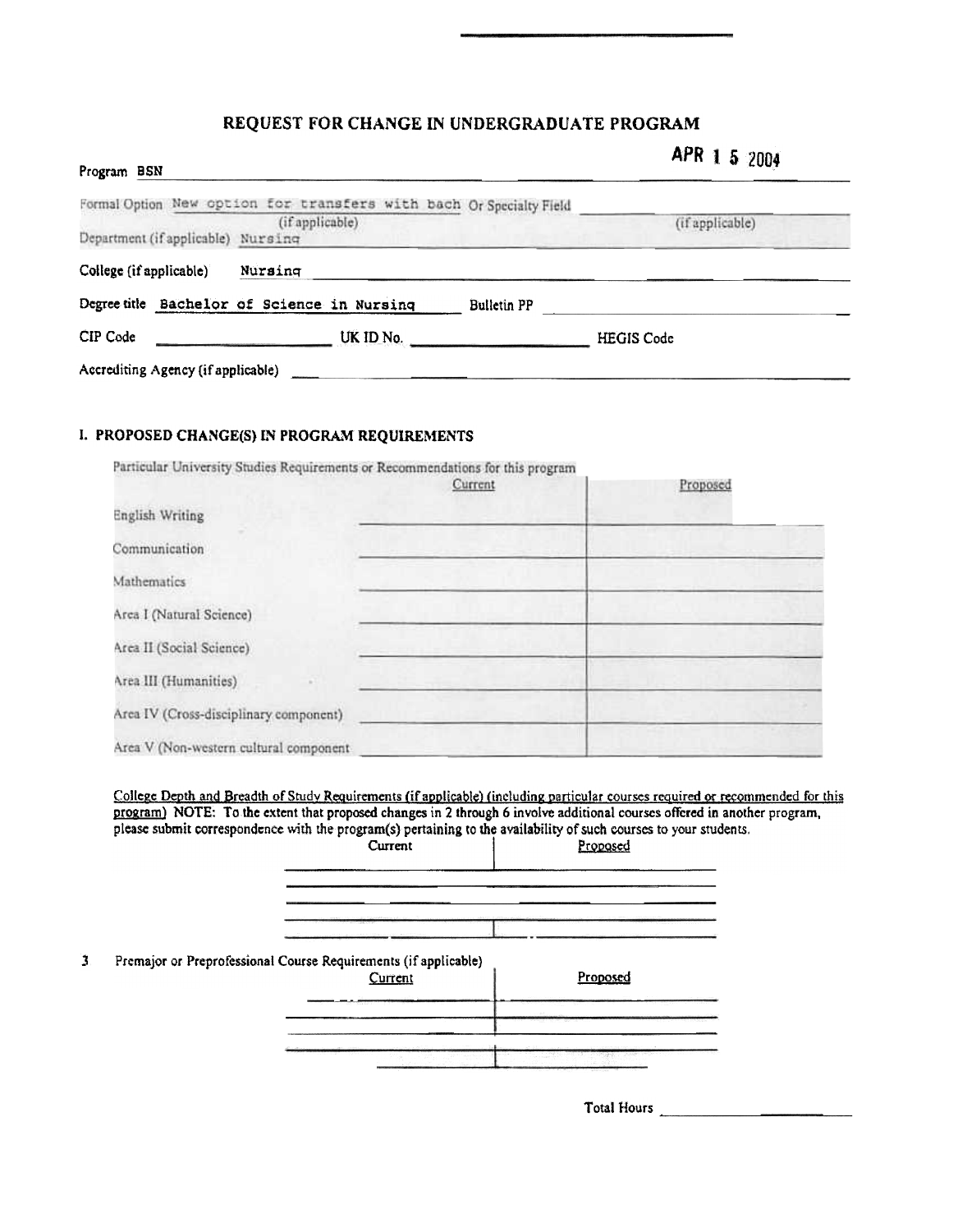## REQUEST FOR CHANGE IN UNDERGRADUATE PROGRAM

| PAGE 2 of 3 |
|-------------|
|-------------|

|    | edit Hours Required                                                                                                                                                                   | Current                                                                                                                                | Proposed                                                                                                                                                                                                            |                                                                                                                                                                                                                                                              |
|----|---------------------------------------------------------------------------------------------------------------------------------------------------------------------------------------|----------------------------------------------------------------------------------------------------------------------------------------|---------------------------------------------------------------------------------------------------------------------------------------------------------------------------------------------------------------------|--------------------------------------------------------------------------------------------------------------------------------------------------------------------------------------------------------------------------------------------------------------|
|    | Total Required for Graduation                                                                                                                                                         |                                                                                                                                        |                                                                                                                                                                                                                     |                                                                                                                                                                                                                                                              |
| Ъ. | Required by level<br>100                                                                                                                                                              | 200                                                                                                                                    |                                                                                                                                                                                                                     | 400-500                                                                                                                                                                                                                                                      |
| d. | Premajor or Preprofessional<br>(if applicable)<br><b>Field of Concentration</b><br>(if applicable)<br>Division of Hours Between Major<br>Subject and Related Field<br>(if applicable) |                                                                                                                                        | Hours Needed for a Particular Option<br>Or Specialization (if applicable)<br>g. Technical or Professional Support<br>Electives (if applicable)<br>Minimum Hours of Free or Supportive<br>h.<br>Electives (Required) |                                                                                                                                                                                                                                                              |
|    | Major or Professional Course Requirements                                                                                                                                             | Current<br>NUR 861 & 863                                                                                                               | <b>Proposed</b><br>NUR 869                                                                                                                                                                                          |                                                                                                                                                                                                                                                              |
|    |                                                                                                                                                                                       | <b>NUR 862</b><br><b>NUR 864</b>                                                                                                       |                                                                                                                                                                                                                     |                                                                                                                                                                                                                                                              |
|    | Minor Requirements (if applicable)                                                                                                                                                    |                                                                                                                                        |                                                                                                                                                                                                                     |                                                                                                                                                                                                                                                              |
|    |                                                                                                                                                                                       | Current                                                                                                                                | Proposed                                                                                                                                                                                                            |                                                                                                                                                                                                                                                              |
|    |                                                                                                                                                                                       |                                                                                                                                        |                                                                                                                                                                                                                     |                                                                                                                                                                                                                                                              |
|    |                                                                                                                                                                                       |                                                                                                                                        |                                                                                                                                                                                                                     |                                                                                                                                                                                                                                                              |
|    | requirements.)                                                                                                                                                                        | Total Hours<br>Rationale for change(s): (If rationale involves accreditation requirements, please include specific references to those |                                                                                                                                                                                                                     |                                                                                                                                                                                                                                                              |
|    | discipline.                                                                                                                                                                           |                                                                                                                                        |                                                                                                                                                                                                                     | NUR 869 will be offered only to students who have earned a bachelor's degree in another<br>The combination of life experience and education enables these students<br>to synthesize information differently than traditional students and so to increase our |
|    |                                                                                                                                                                                       | more quickly and maintain the integrity of our degree.                                                                                 |                                                                                                                                                                                                                     | enrollment in response to the Nursing shortage, this is a way to move students through<br>NUR 862&864 are being replaced with a combined Pathophysiology/Pharmacology course that                                                                            |
|    | will take this sequence of courses.                                                                                                                                                   |                                                                                                                                        |                                                                                                                                                                                                                     | allows for better integration of content and application situations. All BSN students                                                                                                                                                                        |

6.